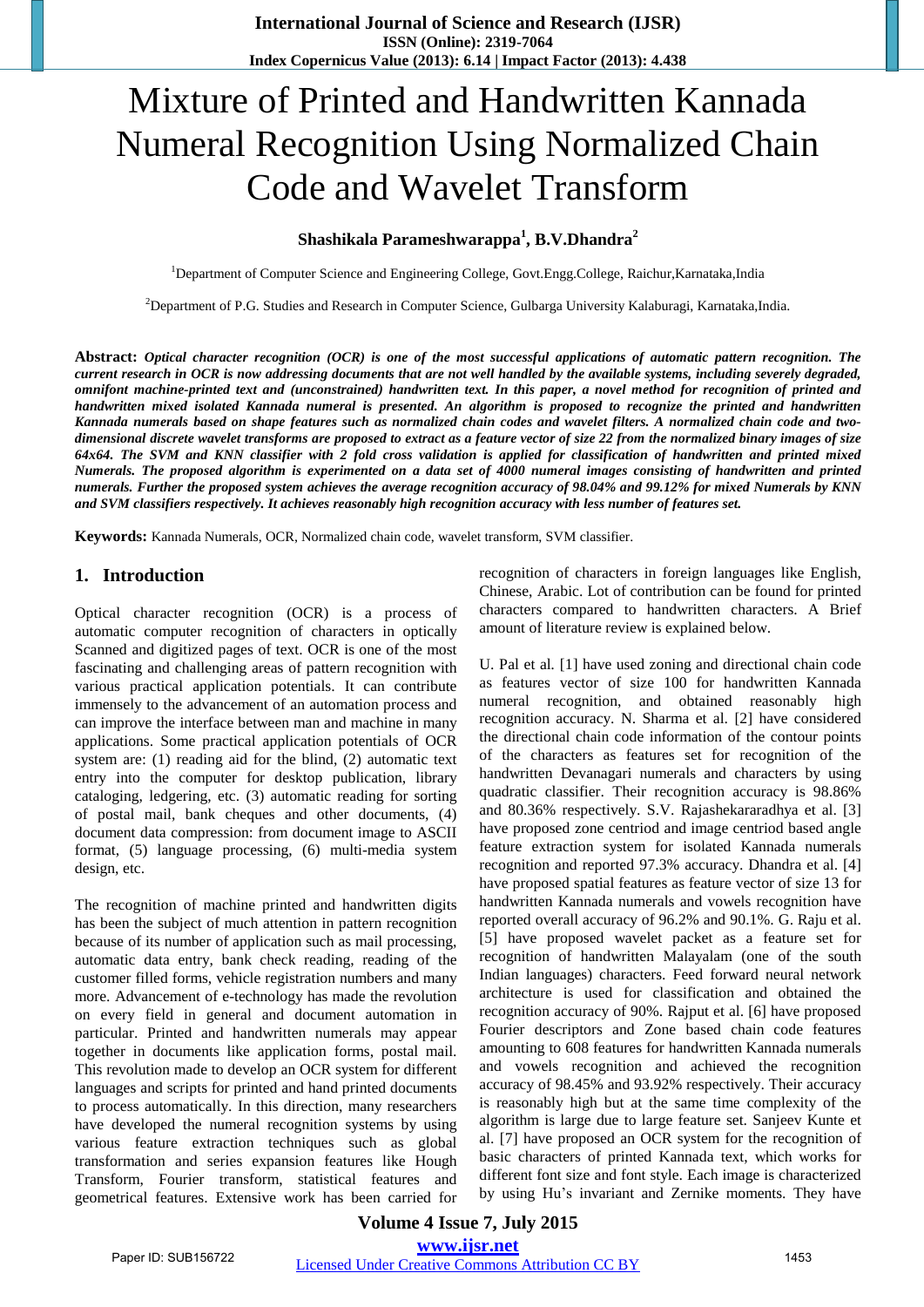achieved the recognition accuracy of 96.8% with Neural Network classifier. Rajput et al. [8] have proposed chain code and fourier code descriptors features for printed and handwritten numerals recognition and have reported the overall recognition accuracy of 97.76%. From the literature survey, it is evident that still handwritten character/numeral recognition is a fascinating area of research to design a single optical character recognition (OCR) system.

Hence in the proposed study an attempt is made to use the Normalized chain code and wavelet based features for the recognition of mixture of handwritten and printed Kannada numerals.

The Section 2 of this paper provides information about data collection and pre-processing methods. The Section 3 deals with the feature extraction method and designing of the proposed algorithm for printed and hand printed Kannada numerals character recognition system. The Experimental results and discussion are discussed in Section 4 and the Section 5 concludes the paper.

# **2. Data Collection and Preprocessing**

Optical character recognition refers to the branch of computer science that involves reading text from paper and translating the images into a form that computers can manipulate (like ASCII codes, for instance). It is observed that, to validate and verify the results of the proposed algorithm the standard database for handwritten Kannada character and printed Kannada script are not available in the state of the art literature. Hence, we build our own database for the purpose of experimentation and validation. Totally 2000 Kannada hand printed numeral images are collected from the varies professionals belonging to Primary Schools, High Schools and Colleges. The printed datasets are modeled by using Nudi and Baraha software's with 7 different font and styles. The printed dataset contains multi-font and multisize numerals. The collected handwritten and printed Kannada document contains a multiple lines of Kannada scripts. These documents are scanned through a flatbed HP scanner at 300 dpi which usually yields a low noise and good quality document image were cropped up manually and stored as gray scale images. Binarization of image is performed using Otsu's global thresholding method and is stored in bmp file format. The raw input of the digitizer typically contains noise due to erratic hand movements and inaccuracies in digitization of the actual input. The noise present in the image is removed by applying median filter. A minimum bounding box is then fitted to the numeral images. To bring uniformity among the cropped image is normalized to 64x64 pixels. The Fig. 1 and Fig. 2 shows the sample dataset of handwritten and printed Kannada numerals respectively.

 $0 \cap 0$   $389$   $205$ <br> $0 \cap 0$   $389$   $205$  $0128282255$ 

**Figure 1:** Handwritten Kannada Numerals

| $0 \t0 \t3 \t0 \t3 \t0 \t3 \t1 \t2 \t5 \t5$ |                       |  |  |  |  |
|---------------------------------------------|-----------------------|--|--|--|--|
| 0098828208                                  |                       |  |  |  |  |
| 009898889F                                  |                       |  |  |  |  |
|                                             | O N 9 & 8 & 8 & 6 & 6 |  |  |  |  |
|                                             | 009888ELUF            |  |  |  |  |
|                                             | . <i>.</i>            |  |  |  |  |

**Figure 2:** Printed Kannada Numerals

# **3. Feature Extraction**

The feature extraction is described about the characteristics of an image. It is one of the most important components for any recognition system, since the classification/recognition accuracy is depending on the features. Two well known feature extraction methods 1&2. Those are Normalized chain code and wavelet decomposition for printed and handwritten Kannada Numerals recognition system is proposed. A brief description about Normalized chain code and wavelet decomposition is given below.

## **3.1. Chain Code**

Chain codes is used to represent the boundary of an object composed of pixels of regular cells by connected sequence of straight-line segments of specified length and direction. The object is traversed in clockwise manner. Chain codes are one of the shape representations which are used to represent a boundary is based on 4-connectivity or 8-connectivity of the segments [9]. The direction of each segment is coded by using a numbering scheme as shown in Fig 3. According to [10], chain code can be generated by a boundary of an object in a anticlockwise direction and assigning a direction to the segments connecting every pair of pixels.

#### **Chain Code method's work as follows:**

Start:

- 1. Choose a starting pixel anywhere from the object boundary.There must be an adjoining boundary pixel at one of the eight locations surrounding the current boundary pixel as shown in Figure 3.
- 2.If the pixel found is located at the right of the current location or pixel, a code "0" is assigned.
- 3.If the pixel found is directly to the upper at the right, a code "1" is assigned. Similarly code "2" & code "3" is assigned as shown in Fig.3a.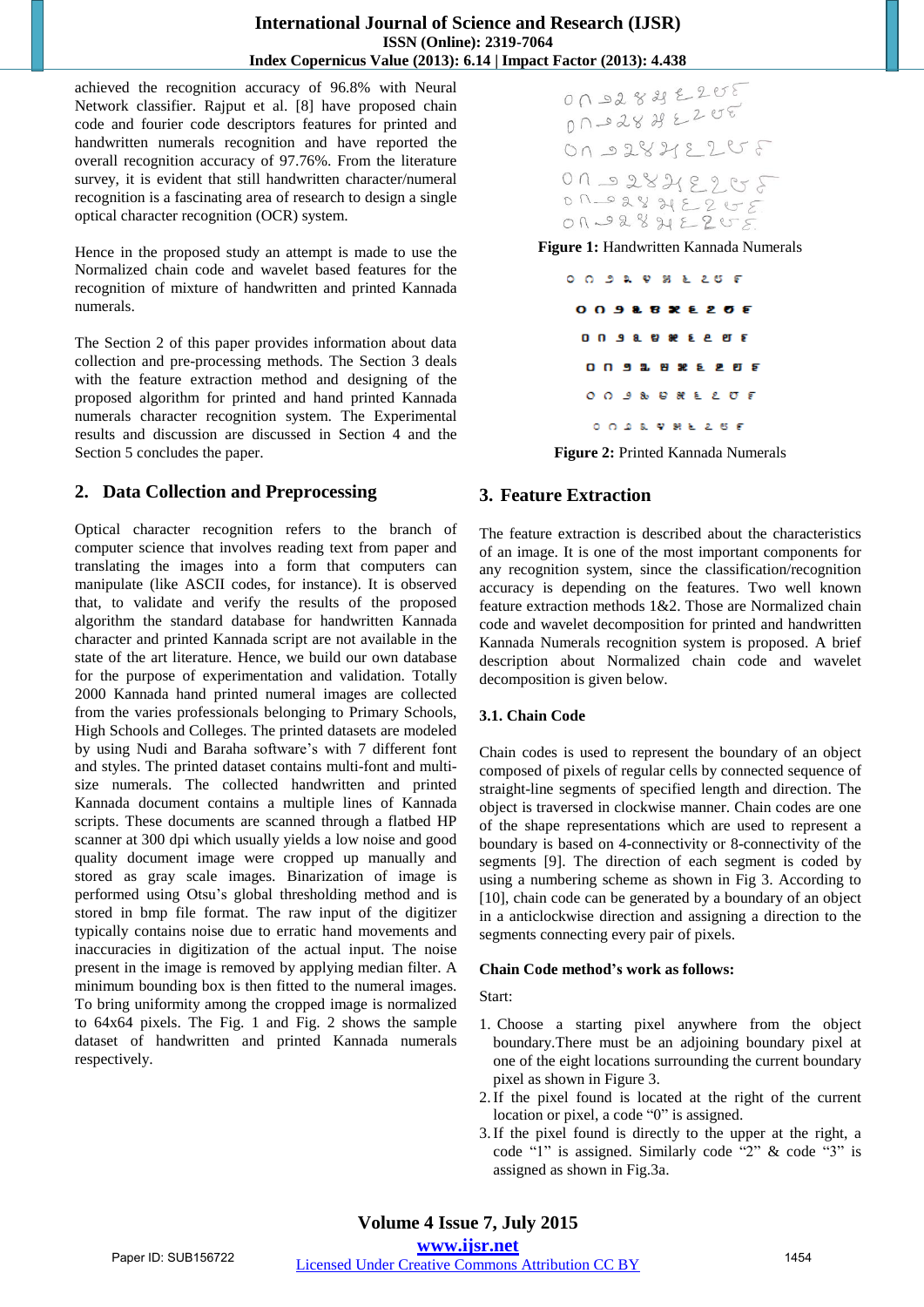4.The process of locating the next boundary pixel and assigning a code is repeated until we came back to our first location. End.



**Figure 3:** Direction numbers for (a) 4-directional chain codes, (b) 8-directional chain code

#### **The process of finding the boundary pixel and assigning a code is shown in Fig 4.**



**Fig. 4 (a) & (b) A 4-connected object and its boundary; c & d) Obtaining the chain code from the object in (a & b) with (c) for 4- connected and (d) for 8-connected** 

**Chains** are used for description of object borders.

Symbols in a chain usually correspond to the neighborhood of primitives in the image.



Figure 3.1 An example chain code; the reference pixel is marked by an arrow:<br>00007766555555660000000644444442221111112234445652211.

It is observed that the chain code for different Numerals has different length code and length of each chain code depends on the size of the character image. More ever length of chain code is very high in case of certain Numeral image. We have solved this problem by normalizing the chain code values as explained below. The following chain code is generated for Numerals by traversing it in anticlockwise direction.

*V1*= [ 1 2 2 0 0 0 0 0 0 0 6 7 6 6 7 6 6 6 6 6 7 6 6 6 6 5 6 6 6 6 5 5 6 5 4 4 5 4 5 4 5 4 4 4 5 4 4 4 4 3 4 4 4 3 4 4 2 3 3 4 3 4 4 3 2 3 3 2 3 1 1 1 1 4 4 4 6 6 6 6 2 2 2 2 4 4 2 3 2 3 2 2 2 2 2 2 2 2 2 1 1 1 4 7 7 7 3 3 2 2 1 1 5 5 5]

The frequency of the codes 0, 1, 2…..7. for vector *V1* is given below in V2 .

*V2*= [7 10 23 13 25 10 21 6].

 The normalized frequency, represented by vector *V3*, is computed by using the formula

 $V3 = V2 / |V1|$  where  $|V1| = \sum V2$ 

The resultant normalized frequency of the chain code for V3 is

V3= [0.06087 0.08696 0.20000 0.11304 0.21739 0.08696 0.18261 0.05217]

Hence, the desired feature vector of size 08 is V3. The algorithm for computing normalized chain codes is given section 3.3

#### **3.2. Wavelet Decomposition.**

Wavelets transform results in sub images corresponding to smooth component in the three directions horizontal ,vertical and diagonal .The information content of smooth component and high pass filtered components in the three directions should unique feature of an image. This feature can be characterized with number of zero crossing of wavelet coefficient in each sub image. The count of zero-crossing in all sub images together shall be used as a character feature. The algorithm for computing Feature extraction is given below.

#### **Training Phase:**

## **3.3 Algorithm: Feature Extraction**

Method:

Input: preprocessed Isolated Kannada Numerals image.

Output: Feature library.

 **Step 1.**

Start:

1.1 Trace the boundary in counterclockwise

Direction and generate 8 dimensional chain codes 0 to 7 (Fig.4).

1.2 Compute the frequency of the codes 0 to 7.

1.3 Divide frequency of each code by sum of the frequencies. To obtain feature vector of length 08.

1.4 Repeat the step 1.1 to step 1.3 for all sample images representing Numerals considered for training.

## **Step 2.**

2.1 Apply two level forward wavelet packet

transform using db4 filter.

2.2 For each sub band count the number of zero crossing row wise,columnwise,daignalwise.

2.3 Obtain the feature vector of length 14.

2.4 Repeat the step 2.1 to step 2.3 for all sample images representing numerls considered for training.

## **Step 3.**

Store the computed normalized chain code from step 1 and wavelet decomposition coefficient from step 2 as the features stored in train library in the database. End.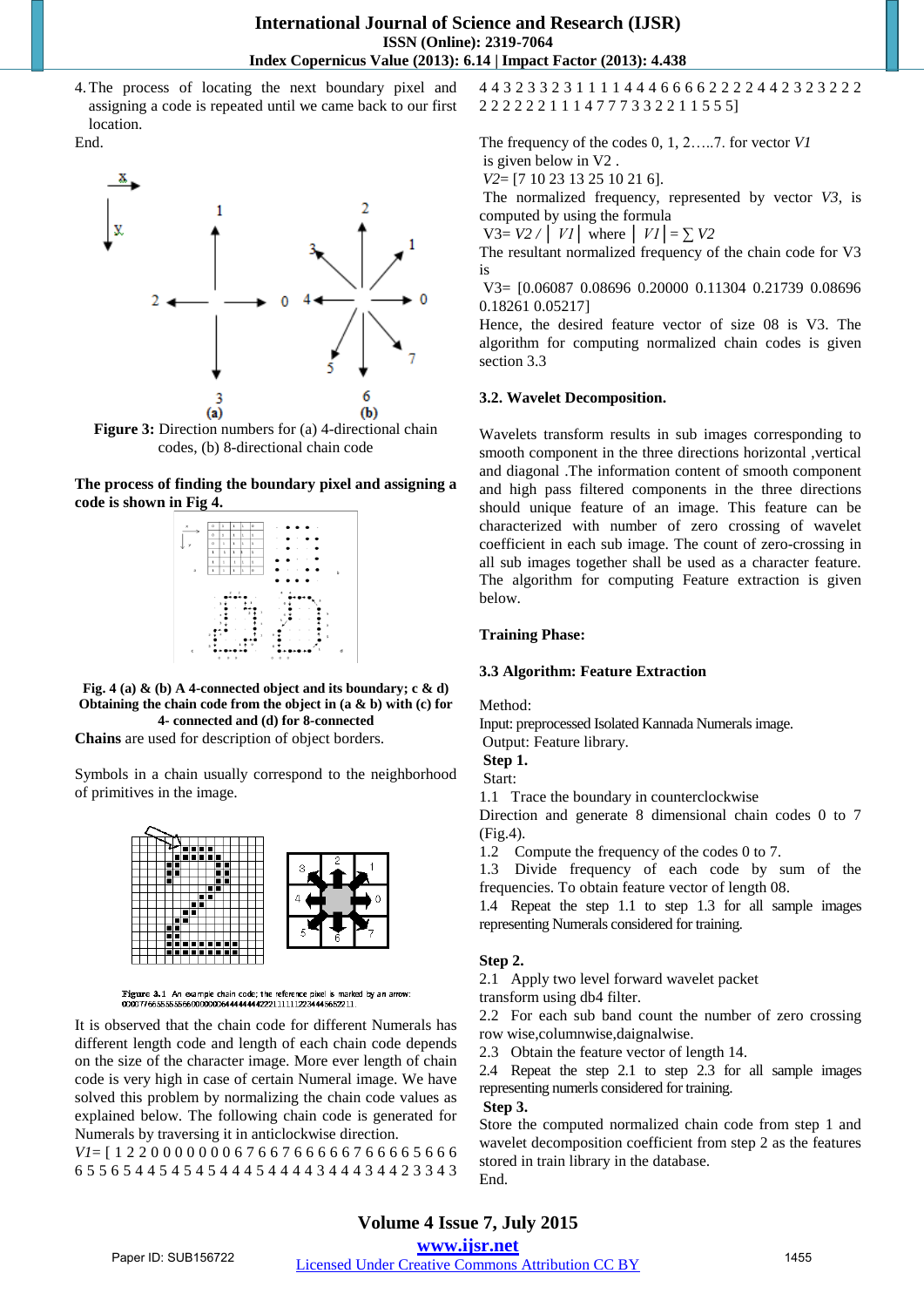The eight features of chain code and fourteen features of wavelet decomposition coefficients are given to the KNN and SVM classifier for classification. **Testing Phase:** 

#### **3.4 Algorithm: Recognition of Kannada Numerals**

**Input:** Isolated test Numeral image.

**Output:** Recognition of the Numeral.

Start:

Step l**:** Extract the features by using Algorithm 3.3.

Step 2**:** Compute the distance between the feature vectors of the test image and with the feature vector of the trained image stored in knowledge base.

Step 3: Minimum distance computed in the above step 2 is the recognized Numeral.

End.

# **4. Experimental Results and Discussion**

The proposed method is implemented using Intel Core 2 Quad processor @ 2.66 GHz machine and MATLAB 2012b. Based on the KNN and SVM classifiers 2000 Kannada handwritten and 2000 Kannada printed digits are classified. The data set for handwritten numerals consists of 2000 images and with 200 images representing each class/numerals, considering 50% for training and 50% for testing. For result computation we have used k-fold cross validation technique. The experiments were carried out by

varying the values of k i. e  $k= 1, 3, 5$  and found optimal result when  $k = 3$  as shown in Table 3. The average percentage of recognition accuracy is 96.61 and 97.88 was obtained for handwritten numerals.

 The experimental results are obtained by using 2000 training samples and 2000 testing samples for mixed Kannada handwritten and printed digits (Table 5). Here each class consisting of 400 images of numerals by considering 50% for training and 50% for testing. The performance of an algorithm is tested using 2-fold cross validation when  $k=3$ . The results obtained are encouraging for mixed handwritten and printed Kannada numerals. The Table 3 and Table 4, presents the recognition accuracy of Kannada handwritten and printed Digits separately. The Table 5 shows overall recognition for mixed handwritten and printed Kannada digits.

| <b>Table 3:</b> Percentage of Recognition Accuracy for |
|--------------------------------------------------------|
| Handwritten Kannada Numerals with KNN and SVM          |
| C <sub>local</sub>                                     |

| Classifier.                                                     |                            |                                    |                                                         |                                                         |  |  |  |  |
|-----------------------------------------------------------------|----------------------------|------------------------------------|---------------------------------------------------------|---------------------------------------------------------|--|--|--|--|
| Training samples $= 1000$ , Test samples $= 1000$ and Number of |                            |                                    |                                                         |                                                         |  |  |  |  |
|                                                                 | features $= 22$            |                                    |                                                         |                                                         |  |  |  |  |
| <b>Handwritten</b><br>Kannada<br>numeral                        | No. of<br>sample<br>Tested | No. of<br>sample<br><b>Trained</b> | Percentage<br>of<br>recognition<br>Accuracy<br>with KNN | Percentage<br>of<br>recognition<br>Accuracy<br>with SVM |  |  |  |  |
|                                                                 | 100                        | 100                                | 97.8                                                    | 98.2                                                    |  |  |  |  |
|                                                                 | 100                        | 100                                | 98.52                                                   | 99.01                                                   |  |  |  |  |
|                                                                 | 100                        | 100                                | 97.5                                                    | 100                                                     |  |  |  |  |
|                                                                 | 100                        | 100                                | 90.25                                                   | 94.82                                                   |  |  |  |  |

|                                   | 100 | 100 | 100    | 100    |
|-----------------------------------|-----|-----|--------|--------|
|                                   | 100 | 100 | 98.24  | 98     |
|                                   | 100 | 100 | 96.58  | 98.62  |
|                                   | 100 | 100 | 90.45  | 92.2   |
|                                   | 100 | 100 | 96.82  | 98     |
|                                   | 100 | 100 | 100.00 | 100.00 |
| Average Percentage of Recognition |     |     |        |        |
| accuracy                          |     |     | 96.61  | 97.88  |
|                                   |     |     |        |        |

| Table 4: Percentage of Recognition Accuracy for Printed |
|---------------------------------------------------------|
| Kannada Numerals with KNN and SVM Classifier.           |

| Training samples $= 1000$ , Test samples $= 1000$ and Number<br>of features $= 22$ |                                   |                                    |                                                                |                                                                |  |
|------------------------------------------------------------------------------------|-----------------------------------|------------------------------------|----------------------------------------------------------------|----------------------------------------------------------------|--|
| <b>Printed</b><br>Kannada<br>numerals                                              | No. of<br>sample<br><b>Tested</b> | No. of<br>sample<br><b>Trained</b> | Percentage<br>of<br>recognition<br><b>Accuracy</b><br>with KNN | Percentage<br>of<br>recognition<br><b>Accuracy</b><br>with SVM |  |
| 0                                                                                  | 100                               | 100                                | 98.65                                                          | 99.8                                                           |  |
| 1                                                                                  | 100                               | 100                                | 100                                                            | 100                                                            |  |
| $\overline{2}$                                                                     | 100                               | 100                                | 97.8                                                           | 100                                                            |  |
| 3                                                                                  | 100                               | 100                                | 100                                                            | 100                                                            |  |
| 4                                                                                  | 100                               | 100                                | 100                                                            | 100                                                            |  |
| 5                                                                                  | 100                               | 100                                | 99.0                                                           | 100                                                            |  |
| 6                                                                                  | 100                               | 100                                | 98.4                                                           | 99.0                                                           |  |
| $\overline{7}$                                                                     | 100                               | 100                                | 98.8                                                           | 99,5                                                           |  |
| 8                                                                                  | 100                               | 100                                | 99.8                                                           | 99.8                                                           |  |
| 9                                                                                  | 100                               | 100                                | 100                                                            | 100                                                            |  |
| Average Percentage of<br>Recognition accuracy                                      |                                   |                                    | 99.245                                                         | 99.84                                                          |  |

| <b>Table 5:</b> Percentage of Recognition Accuracy for Mixed |
|--------------------------------------------------------------|
| Handwritten and Printed Kannada Numerals.                    |

| Training samples $= 2000$ , Test samples $= 2000$ and Number of<br>features $= 22$ |    |                                   |                                    |                                                                |                                                                |  |
|------------------------------------------------------------------------------------|----|-----------------------------------|------------------------------------|----------------------------------------------------------------|----------------------------------------------------------------|--|
| <b>Mixed</b><br><b>Printed and</b><br><b>Handwritten</b><br>Kannada<br>numerals    |    | No. of<br>sample<br><b>Tested</b> | No. of<br>sample<br><b>Trained</b> | Percentage<br>of<br>recognition<br><b>Accuracy</b><br>with KNN | Percentage<br>of<br>recognition<br><b>Accuracy</b><br>with SVM |  |
| 0                                                                                  |    | 200                               | 200                                | 99.32                                                          | 99.55                                                          |  |
| 1                                                                                  |    | 200                               | 200                                | 99.26                                                          | 99.35                                                          |  |
| $\overline{2}$                                                                     |    | 200                               | 200                                | 97.65                                                          | 100                                                            |  |
| 3                                                                                  |    | 200                               | 200                                | 95.12                                                          | 96.03                                                          |  |
| 4                                                                                  |    | 200                               | 200                                | 100                                                            | 100                                                            |  |
| 5                                                                                  |    | 200                               | 200                                | 98.62                                                          | 98.77                                                          |  |
| 6                                                                                  |    | 200                               | 200                                | 97.49                                                          | 100                                                            |  |
| 7                                                                                  | 9_ | 200                               | 200                                | 94.62                                                          | 99.018                                                         |  |
| 8                                                                                  |    | 200                               | 200                                | 98.31                                                          | 98.54                                                          |  |
| 9                                                                                  |    | 200                               | 200                                | 100                                                            | 100                                                            |  |